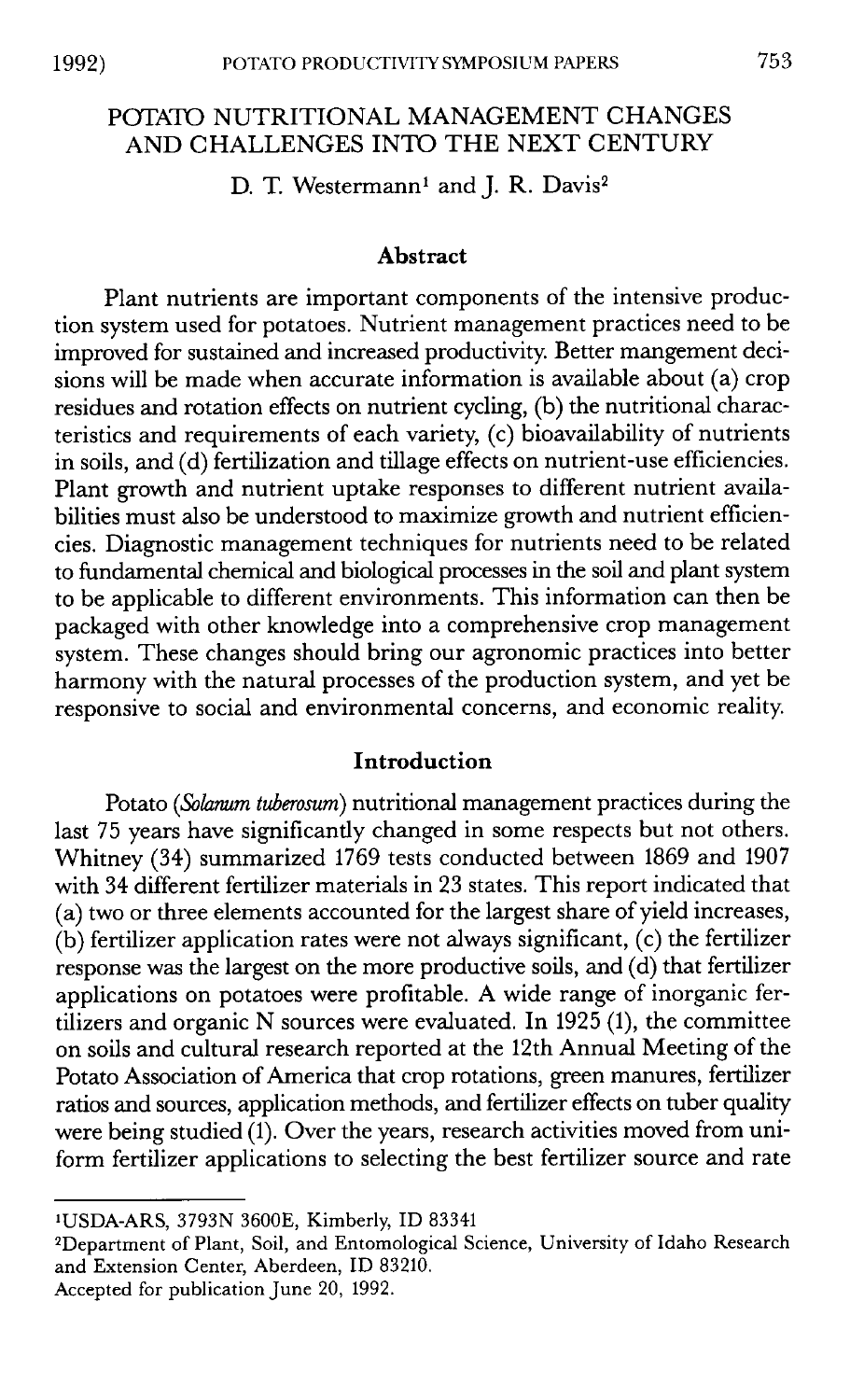for the soil. Soil testing as a basis for fertilizer applications, plant analysis to determine nutritional status, foliar feeding, fertigation, and specialized fertilizer application methods are activities of many research projects today.

Kunkel and Thornton (17) listed 18 variables influencing potato yields and quality (Table 1). We have added crop rotation to their list. Seven of these variables determine the yield potential, while ten are under the grower's control and determine actual yields. Soil temperature and pests are partially controlled by the grower. Most either directly or indirectly affect the nutritional management of the potato crop. Those variables that have a major influence on the grower's nutritional management are soil type and temperature, variety, seed quality, plant populations, crop rotation, nutrients, days grown, and timeliness of operations. Future needs or changes in these areas will be important for sustained and increased productivity. The objective of this paper is to identify where research is needed to improve our nutritional management practices for potatoes

## **Cultural Management**

Green manures, particularly legumes, were extensively used in past farming practices as main sources of plant available N. Recent emphasis on low-input sustainable agriculture has renewed interest in using crop residues as nutrient sources for other crops. The previous crop can have a very significant effect on nutrient uptake by potatoes (Table 2). These differences are not always correlated with preplant soil test concentrations. Another precropping effect was shown in a recent study where a precrop of corn (Zea *mays)* had more effect on Zn uptake by beans *(Ph.aseolus vulargis,* L.) than applying 11 kg Zn/ha (18). Different degrees of this effect also occurred in sweet corn and potatoes. Nutrient cycling from the precrop residues and vesicular-arbuscular mycorrhiza (VAM) infection of the bean test crop were identified as the principal mechanisms responsible for this effect (11). Potatoes are considered to be non VAM plants compared with other crops  $(13)$ .

The use of cover crops and crop rotation practices may also have other major effects upon crop management. A wide variety of green manure treatments suppressed potato early dying caused by *Verticillium dahliae* Kleb in a recent field study (Table 3). Sudangrass *(Sorghum vulgare)* or corn was particularly effective as a green manure treatment in reducing the incidence of wilt and colonization by *V dahliae.* The crop preceding potatoes sometimes has a greater effect on crop management than the length of the rotation (30). There is very little known about the effects of these practices on either the ecology of soilborne pathogens or upon nutrient availability as related to pathogenic symptom expression and plant nutritional needs. It is becoming increasingly apparent that we need to better understand these systems to gain their fullest potential. This information will become more important as pesticides now used for disease control are withdrawn.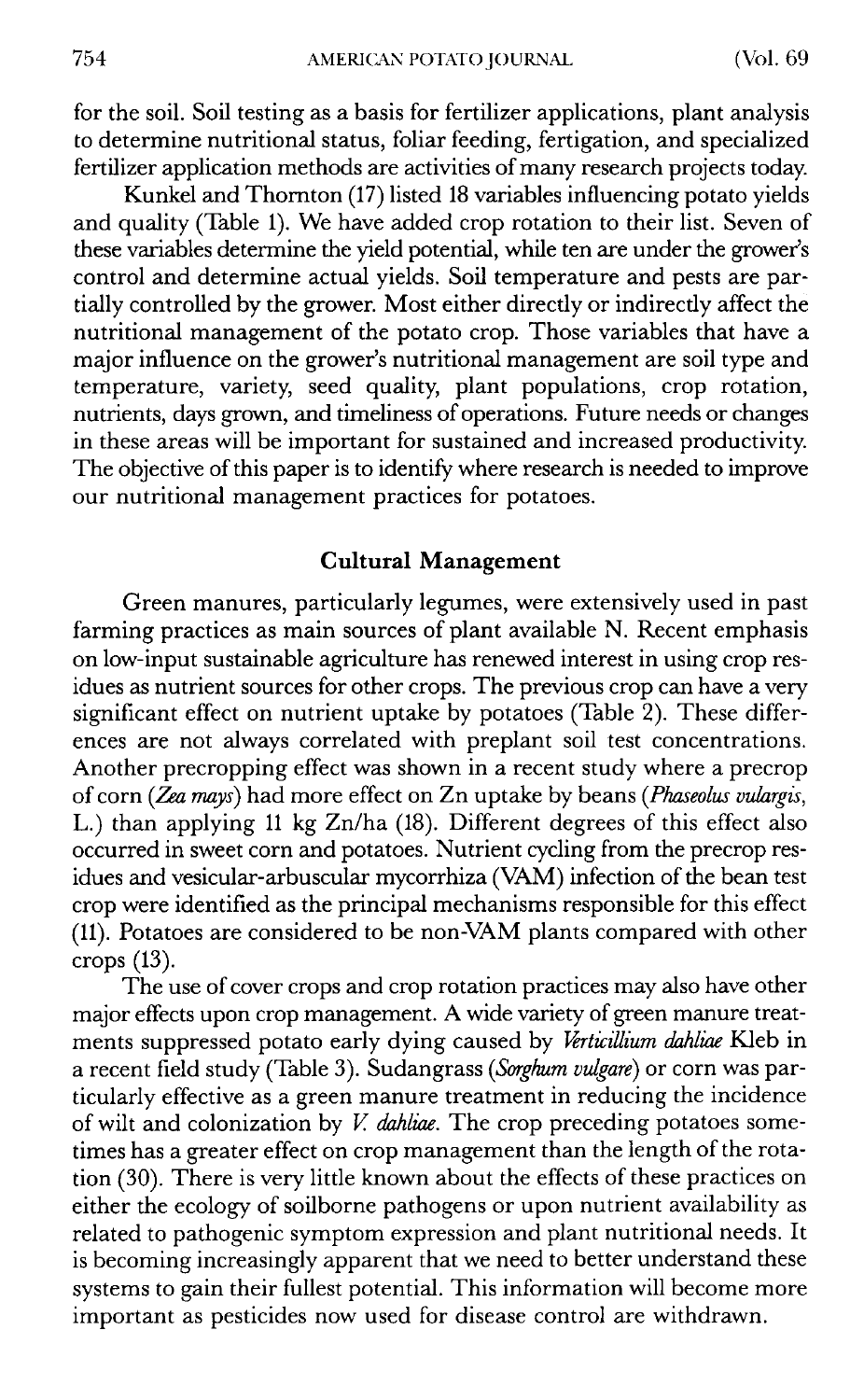TABLE 1. - *Production variables affecting tuber yield and quality. (Kunkel and Thornton, 1986).*

|     | Not grower controlled, potential yield: |
|-----|-----------------------------------------|
| 1.  | Frost free growing season               |
| 2.  | Day length                              |
| 3.  | Light intensity                         |
| 4.  | Air temperature                         |
| 5.  | Wind                                    |
|     | Humidity                                |
| 7.  | Soil type                               |
|     | Partially controlled, actual yield:     |
| 8.  | Soil temperature                        |
| 9.  | Pests (weeds, insects, diseases)        |
|     | Grower controlled, actual yield:        |
| 10. | Variety                                 |
| 11. | Seed quality                            |
| 12. | Seed piece size                         |
| 13. | Number of plants/area                   |
| 14. | Moisture supply                         |
| 15. | Mineral nutrients                       |
| 16. | Soil compaction                         |
| 17. | Days grown                              |
| 18. | Timeliness of operations                |
| 19. | Crop rotation*                          |

\*Added by authors.

TABLE *2. -Effect of two years of green mature treatments on final nutrient uptake by Russet Burbank potatoes. (unpublished data, Westermann, D.* T, *1990).*

|                             | Green Manure Treatment** |      |      |                 |      |                    |
|-----------------------------|--------------------------|------|------|-----------------|------|--------------------|
| Nutrient                    | Fallow                   | Oats | Rye  | Sudan-<br>grass | Corn | Treatment<br>Prob. |
|                             |                          |      |      |                 |      | (P > F)            |
| $N$ , kg ha <sup>-1</sup>   | 133                      | 180  | 144  | 177             | 156  | 0.0006             |
| $P$ , kg ha <sup>-1</sup>   | 11                       | 14   | 12   | 16              | 14   | 0.0009             |
| $K$ , kg ha <sup>-1</sup>   | 196                      | 274  | 215  | 263             | 240  | 0.0121             |
| $Ca, kg ha^{-1}$            | 76                       | 87   | 77   | 79              | 80   | 0.0317             |
| $Mg$ , kg ha <sup>-1</sup>  | 36                       | 49   | 42   | 52              | 47   | 0.0006             |
| $S, kg ha^{-1}$             | 10                       | 13   | 11   | 13              | 13   | 0.0023             |
| $Cl, kg ha^{-1}$            | 30                       | 41   | 28   | 49              | 44   | 0.0009             |
| $Zn$ , g ha <sup>-1</sup>   | 75                       | 100  | 88   | 105             | 93   | 0.0008             |
| $Cu$ , g ha <sup>-1</sup>   | 33                       | 49   | 37   | 50              | 48   | 0.0033             |
| $Mn^*$ , g ha <sup>-1</sup> | 401                      | 399  | 417  | 366             | 386  | 0.8419             |
| $Fe^*$ , g ha <sup>-1</sup> | 1389                     | 1104 | 1252 | 1080            | 1272 | 0.9843             |

\*Problems with element contamination of plant materials.

\*\*All treatments received a uniform fertilizer application.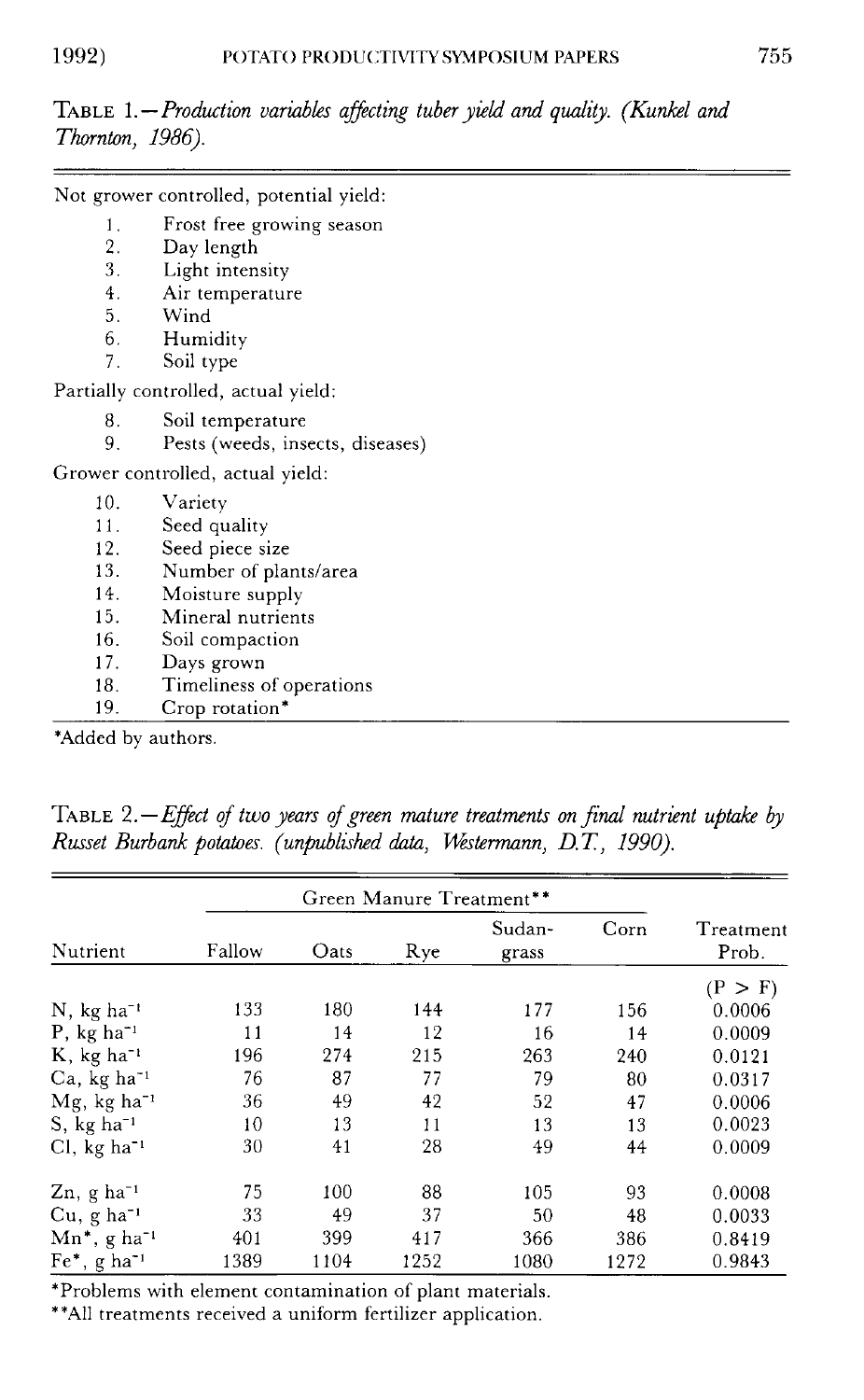Soil organic C or organic matter concentrations can be higher in rotations compared with monoculture systems. The importance of soil organic matter on corn productivity in Michigan is shown in Fig. 1 (21). Some of the increased productivity is from greater nutrient cycling from the crop

TABLE 3.— *Prticillium wilt incidence in Russet Burbank potatoes following two consecutive years of green manure treatments. (Davis,* et al., *1991).*

|                   | Observation dates |                                                           |  |  |
|-------------------|-------------------|-----------------------------------------------------------|--|--|
| Green manure crop | 27 Aug 1990       | 5 Sept 1990<br>% apical stems infected*<br>(upper 7.5 cm) |  |  |
| Fallow            | 76 A              | 92 X                                                      |  |  |
| Oats              | 30 BC             | 47 YZ                                                     |  |  |
| Rye               | 40B               | 59 Y                                                      |  |  |
| Sundangrass       | 16 D              | 38 Z                                                      |  |  |
| Corn              | 21 CD             | 40 Z                                                      |  |  |

\*Different letters within a date are significantly different at  $p < 0.05$ , Duncan's Multiple Range Test.



FIG. 3. Factors affecting the management strategy of agricultural systems (Adapted from Cole, et al., 1987).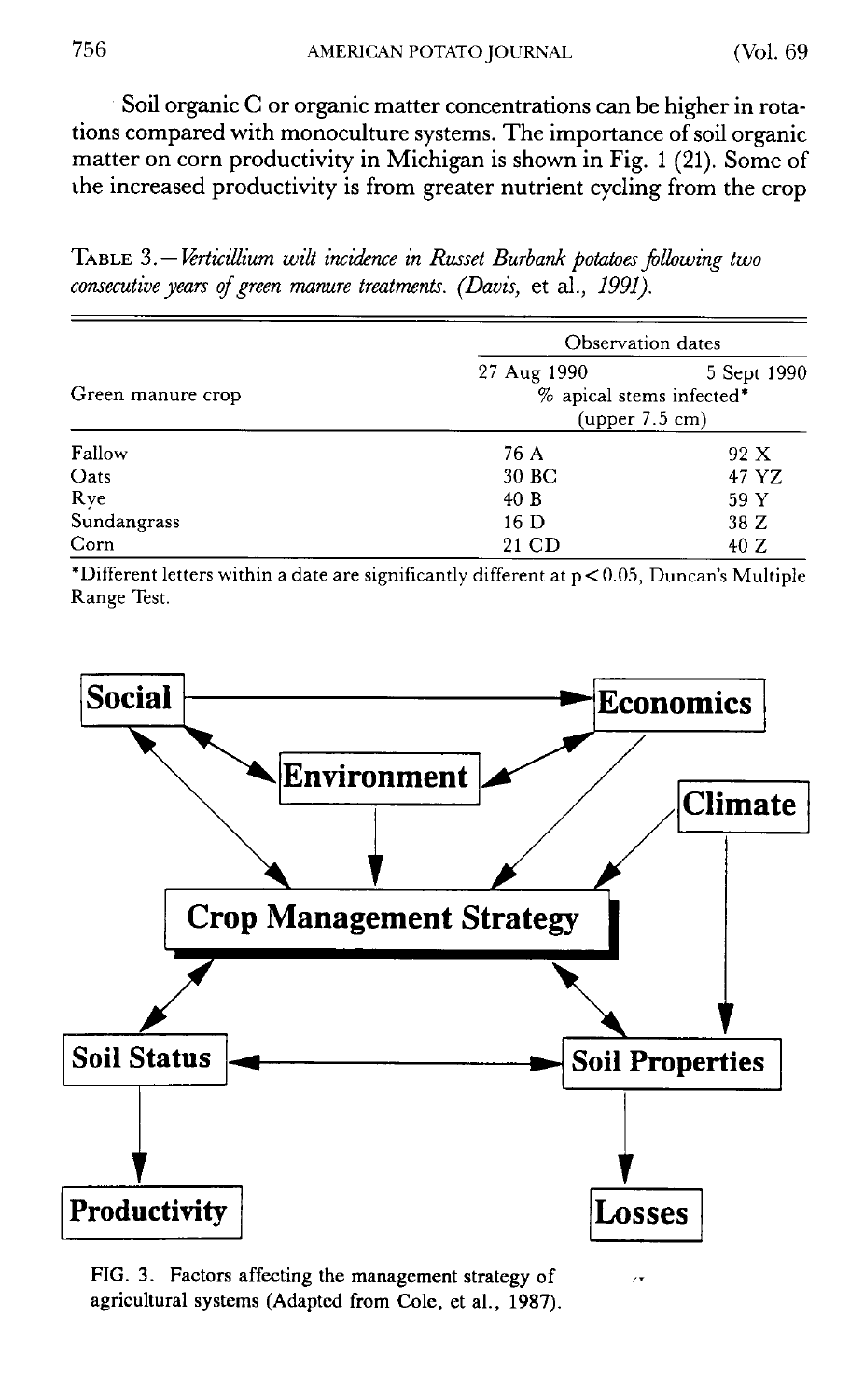residues and improved soil physical conditions, *i.e. ,* soil tilth, aeration, etc. Increased crop residues can also reduce soil erosion losses.

Many of the essential nutrients influence disease incidence or severity (10). An adequate plant nutritional program helps suppress the development of many diseases and yield losses (15, 6). Balanced applications of N, P and K help reduce potato early dying and early blight. Heavy applications of N can stimulate excessive vegetative growth and development of an extensive foliar canopy. This may create a moist microclimate underneath the canopy and promote the development of aerial blackleg or *Sderotinia* stalk rot, and tuber diseases associated with wet soils (e.g. *,* pink rot and leak).

Varietal characteristics will eventually be used as a basis for use in specific growing conditions. Plant nitritionists and physiologists need to work in cooperation with plant breeders to identify causative factors between varieties with different nutrient uptake and utilization characteristics. For example, root surface area and length was more important than root weight for N acquisition in two varieties  $(25)$ . Root morphology is also important where diffusion is the main process of nutrient movement to the roots. Root hair length is particularly important in P and K uptake (29). Optimum N fertilization-management practices also need to be identified for each variety (20), showed that the N requirement for two new varieties was 80 to  $90\%$  of that needed for Russet Burbank. Relatively high soil NO<sub>3</sub>-N concentrations at planting and tuber initiation tend to delay the start of linear potato tuber growth  $\frac{3}{7}$  to 10 days for indeterminant varieties but not for determinants (16). Significantly different N-use efficiencies, as measured by total N uptake, existed between the same varieties.

Total nutrient uptake is dependent upon the nutrient concentration in the tubers and their growth rate, the duration of tuber growth, and the amount in the tops and roots. An optimum plant top and root size (weight) will probably contain about the same amount of nutrients for a range of tuber yields. Fertilization rate differences then largely depend upon final tuber yields. However, a wide range of total nutrient uptakes are reported for the same tuber yields. This occurs, in part, because luxury uptake usually takes place where nutrient availability is not limiting.

Fertigation is an accepted practice, especially with sprinkler irrigation systems. This practice allows the grower to apply part of the anticipated total nutrient requirement preplant and to then adjust the nutritional regime upward to actual crop need during tuber growth. Fertilizer-use efficiencies are generally improved by applications closer to the time of actual plant need. Nitrogen is particularly adapted to the fertigation technique. Nitrogen use efficiencies were approximately 60% and 80% when applied preplant and during tuber growth, respectively (33). Applications using this technique depend upon the nutritional status of the plant, the interval between applications, the amount being applied, and projected tuber harvest dates. Daily nutrient uptake rates of tubers for selected varieties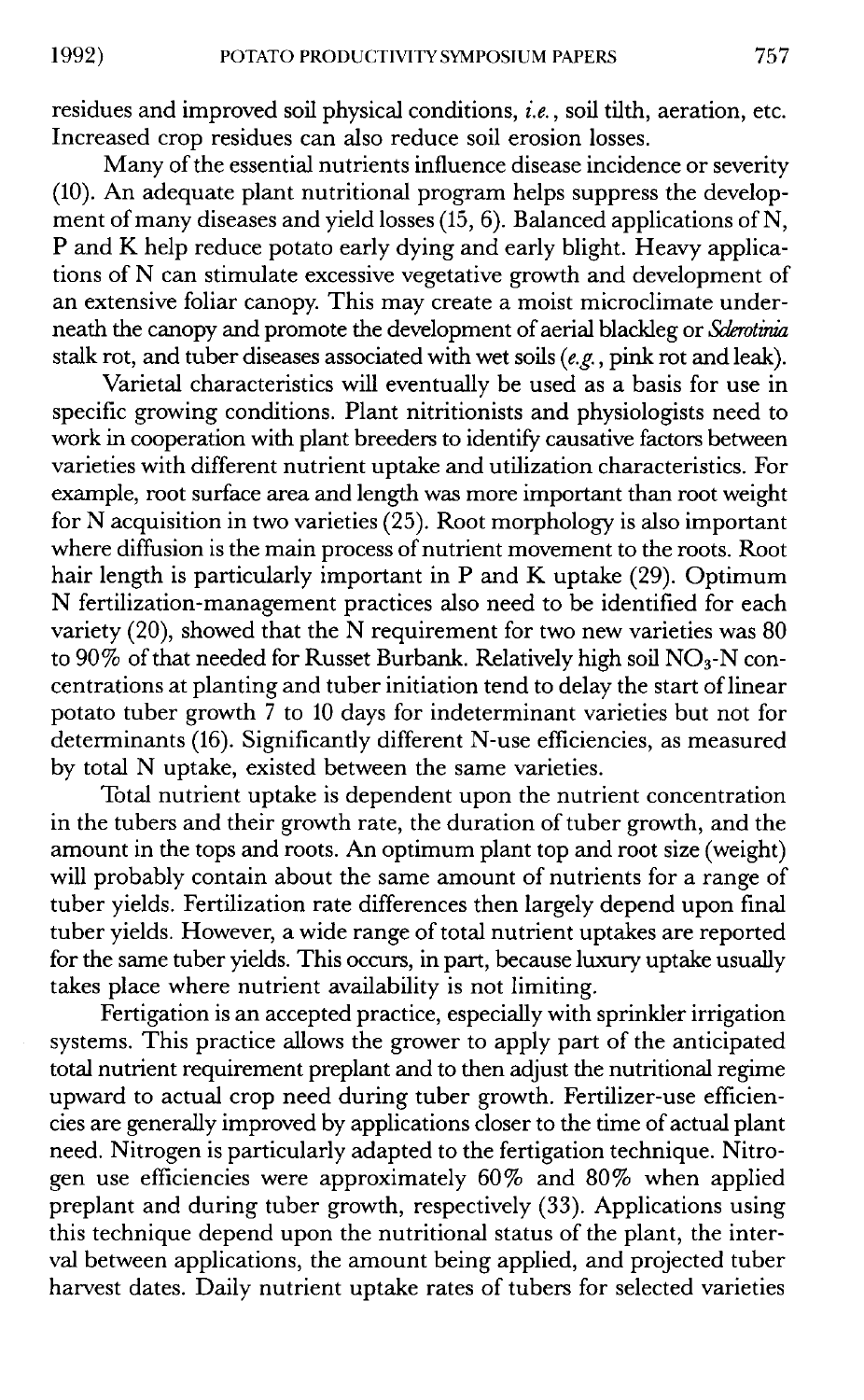are shown in Table 4. Actual fertilization rates also have to account for efficiency factors and an additional amount to maintain the integrity of the tops and roots. An adequate N and P concentration for Russet Burbank tubers is about 1.55% N and 0.20% P on a dry matter basis. A tuber growth rate of 784 kg/ha/day at 21% dry matter would require 2.53 kg N and 0.32 kg P per day.

Fertilization placement practices also affect over-all use efficiencies. The relative efficacy of banded and broadcast applications depend upon the initial soil test concentration, the P fixing capacity of the soil, the crop to be grown, and the environmental conditions (9). Generally, banding increases the availability of those nutrients that can be "fixed" by soil components or leached out of the active root zone. Banding N at planting was generally more efficient than broadcasting before planting under furrow irrigation, but efficiency was reversed under sprinkler irrigation (Table 5). Phosphorus uptake and tuber yields were greater on a calcareous soil when the P fertilizer was either plowed-down or disked-in the seedbed before planting than where banded at planting (Table 6); however, the reverse may be true on neutral and acidic soils. Greater research efforts are needed to

|                              | Average tuber<br>growth rate | Nutrient utilization (kg/ha-day) |               |             |  |
|------------------------------|------------------------------|----------------------------------|---------------|-------------|--|
| Variety                      | (kg/ha-day)                  | Nitrogen                         | Phosphorus    | Potassium   |  |
| <b>Russet Burbank</b>        |                              |                                  |               |             |  |
|                              | 9501                         | $2.8 - 4.0$                      | $0.41 - 0.60$ | $3.1 - 4.0$ |  |
|                              | 850 <sup>2</sup>             | 2.4                              | 0.65          | 3.3         |  |
| Lemhi Russet                 | 1000 <sup>1</sup>            | $2.5 - 4.4$                      | $0.44 - 0.63$ | $3.2 - 4.1$ |  |
| <b>Centennial Russet</b>     |                              |                                  |               |             |  |
|                              | 9001                         | $2.8 - 4.0$                      | $0.39 - 0.56$ | $2.9 - 3.8$ |  |
| Norgold Russet               |                              |                                  |               |             |  |
|                              | 12001                        | $3.0 - 4.5$                      | $0.53 - 0.75$ | $3.9 - 5.0$ |  |
| Pioneer                      | 13401                        | $3.5 - 5.5$                      | $0.59 - 0.85$ | $4.4 - 5.6$ |  |
| Norchip                      | 7801                         | $2.0 - 3.1$                      | $0.35 - 0.49$ | $2.6 - 3.2$ |  |
| Kennebec                     | 14601                        | $3.7 - 5.8$                      | 0.64-0.92     | $4.7 - 6.2$ |  |
| Red McClure                  | 11203                        | 3.8                              | 0.56          | 3.7         |  |
| Oromonte                     | 11203                        | 3.4                              | 0.45          | 3.8         |  |
| <b>White Rose</b>            | 960 <sup>4</sup>             | 3.2                              | 0.39          | 5.0         |  |
| Ave. of four                 |                              |                                  |               |             |  |
| varieties                    | 9005                         | 3.1                              | 0.31          | 4.7         |  |
| <sup>1</sup> Kimberly, Idaho |                              |                                  |               |             |  |
| <sup>2</sup> Washington      |                              |                                  |               |             |  |
| <sup>3</sup> Colorado        |                              |                                  |               |             |  |
| <sup>4</sup> California      |                              |                                  |               |             |  |
| <sup>5</sup> Maine           |                              |                                  |               |             |  |

TABLE *4.—Tuber growth (fresh weight) and nutrient uptake rates of selected potato varieties during tuber growth.*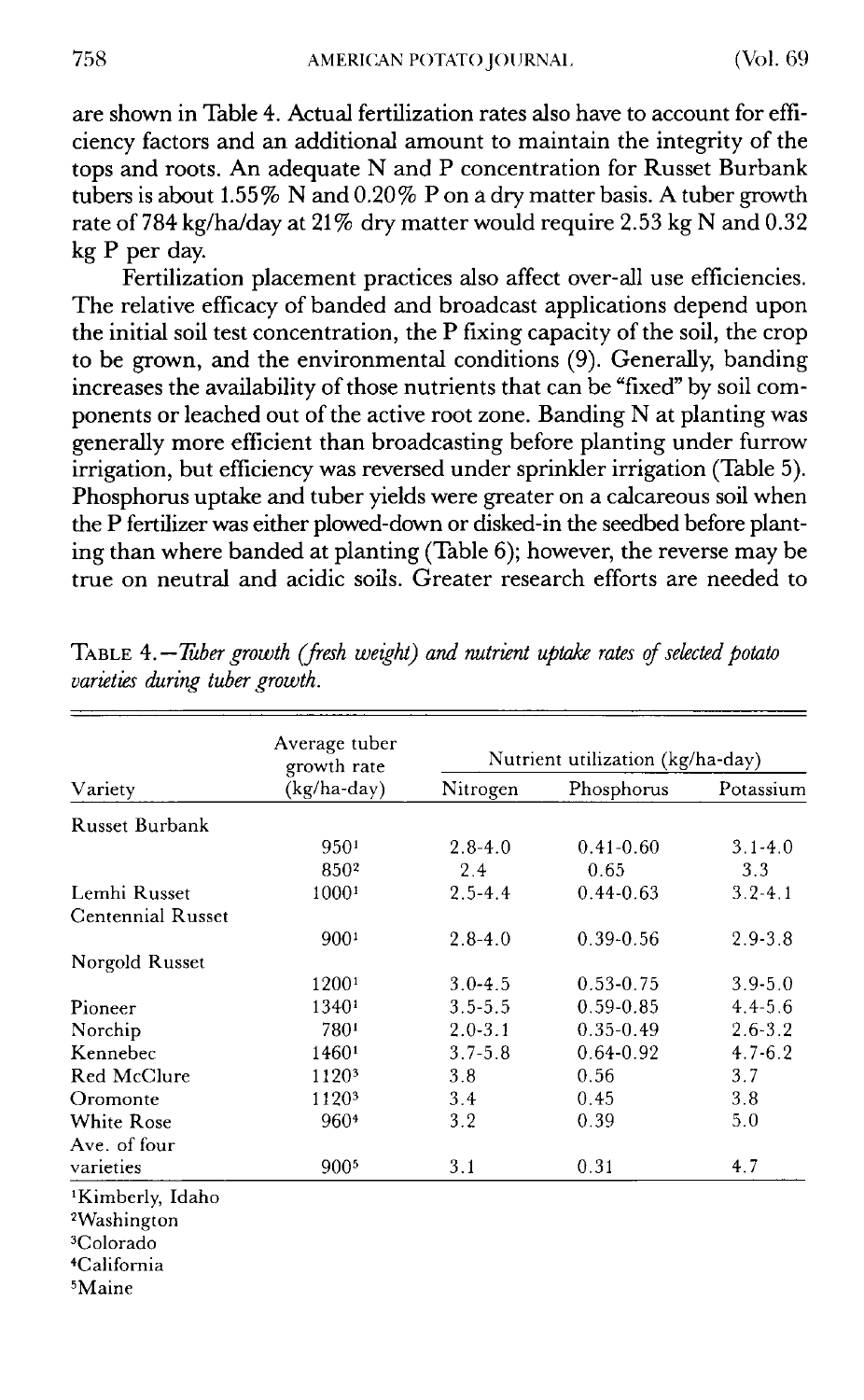|                  | N-Serve*  | <b>Irrigation Method</b> |              |                                                  |              |  |
|------------------|-----------|--------------------------|--------------|--------------------------------------------------|--------------|--|
| N Placement      |           | Furrow                   |              | Sprinkler                                        |              |  |
|                  |           |                          |              | $\cdots$ $\cdots$ kg N ha <sup>-1</sup> $\cdots$ |              |  |
|                  |           | $7 - 13 - 89$            | $9 - 1 - 89$ | $7 - 13 - 89$                                    | $9 - 1 - 89$ |  |
| Banded           |           | 130                      | 214          | 138                                              | 240          |  |
|                  | $\ddot{}$ | 116                      | 209          | 153                                              | 300          |  |
| <b>Broadcast</b> |           | 89                       | 140          | 150                                              | 255          |  |
|                  |           | 136                      | 216          | 199                                              | 231          |  |

TABLE *5.—Effect of irrigation method and preplant N management on N uptake by Russet Burbank potatoes. (unpublished data, Westermann, D.* T, *1990).*

 $*$ –/+ indicates without and with  $1\%$  a.i. nitrapyrin, respectively.

(Unpublished data, Westermann, D.T., 1990).

TABLE *6.—Effect of P fertilizer placement on tuber yields and total plant P uptake by Russet Burbank potatoes on a calcareous Portnuef silt loam. (unpublished data, Westermann, D.T. 1976).*

|                       |                | Yield                     |                |                | P Uptake                                |        |  |
|-----------------------|----------------|---------------------------|----------------|----------------|-----------------------------------------|--------|--|
| P rate                | Plowed<br>down | Disked in                 | <b>Banded</b>  | Plowed<br>down | Disked in                               | Banded |  |
| $kg$ ha <sup>-1</sup> |                | $\cdots$ in that $\cdots$ |                |                | $\cdots$ kg P ha <sup>-1</sup> $\cdots$ |        |  |
| $\overline{0}$        | $(40.8)^*$     |                           |                | $(11.7)^*$     |                                         |        |  |
| 34                    | 52.0           | 46.5                      | 43.7           | 15.4           | 17.2                                    | 13.4   |  |
| 134                   | 53.0           | 54.9                      | 49.4           | 24.3           | 22.0                                    | 14.5   |  |
| 336                   | 54.8           | ۰                         | $\blacksquare$ | 29.5           | $\tilde{\phantom{a}}$                   | ۰      |  |

\*Control treatment.

develop methods that measure soil characteristics that will help to predict the most effective application method. Fertilizer materials that are available longer and undergo less fixation would also be beneficial.

Fertilization practices will also change with tillage practices. For example, conservation tillage will require that the immobile fertilizer materials be placed into the hill at planting or incorporated into the seedbed at some other time in the rotation. Development of restrictive layers from tillage operations may also prevent roots from having access to fertilizer-enriched soil zones. Likewise, deeper tillage may allow roots to explore larger soil volumes for available nutrients and reduce fertilization rates.

Variability in plant available nutrients in production fields can cause over-fertilization on some areas while others become deficient. Maximum production potentials are achieved when yields are not limited by available nutrients. We have known about soil variability problems for many years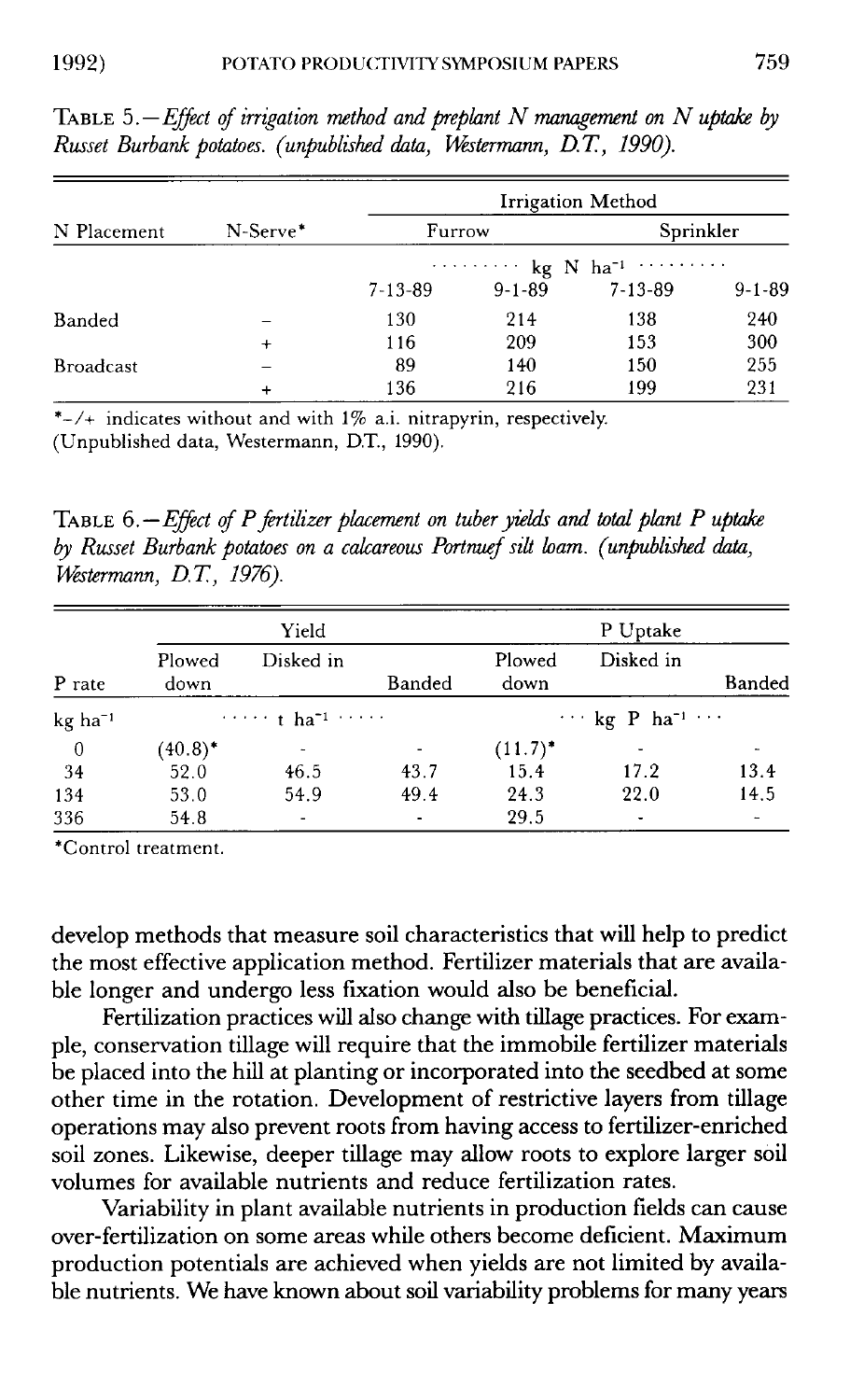but significant progress is now being made in the development of variable fertilization systems (3, 12, 24). This should bring about some degree of uniformity and help the grower achieve maximum economic returns while minimizing environmental degradation problems and energy inputs for agricultural production.

### **Nutrient Diagnostic Tools**

Soil tests are used to predict the need for a nutrient and the fertilization rate necessary for correction. These tests are usually based on empirical relationships as it is difficult, if not impossible, to duplicate the environment around the plant's roots. This process involves correlating the soil test concentration to plant nutrient uptake and yield, and then calibrating plant response to application rates at different soil test concentrations. This process works reasonably well but separate empirical relationships are often needed for different production environments.

Nutrient uptake is dependent upon the root characteristics of the plant and the supply characteristics of the soil. As the nutrient concentration at the soil-root interface is depleted, nutrients move to the root's surface from the surrounding soil solution by mass flow and diffusion processes. Soluble nutrients like Cl<sup>-</sup>, SO<sub>4</sub>-S and NO<sub>3</sub>-N move by mass flow in the transpirational stream, while P and some of the micronutrients move to the roots by diffusion across a concentration gradient because of interactions with soil components. Soil factors influencing the nutrient concentration at the soil-root interface include the initial concentration in the soil solution (intensity), the capacity (buffering power) of the nutrient on the solid phase to replenish the soil solution, and its effective diffusion coefficient. Most soil tests adequately measure the intensity parameter but many fail to reflect changes in the soil's buffering capacity (14). Methods to better describe these processes under field conditions are needed before plant nutrition will be uniformly improved.

Mathematical modeling is making significant progress in relating the complex variables of soil, plant, and environment to nutrient uptake. Accounting for soil heterogeneity and root-growth characteristics are major problems relating models to field situations. In addition, microbial populations and their effects in the rhizosphere around the root are not considered in most models. Populations around the root can be 10-fold or larger than those in the surrounding soil in response to organic substrates from the roots (22).

Nearly all the N transformations in soil systems are affected by the microbiological population. These transformations include fixation (symbiotic and associative), mineralization, nitrification, immobilization and denitrification. Mineralization occurs when C-compounds containing N are used as substrates and the excess N excreted as  $NH_4$ -N. Nitrification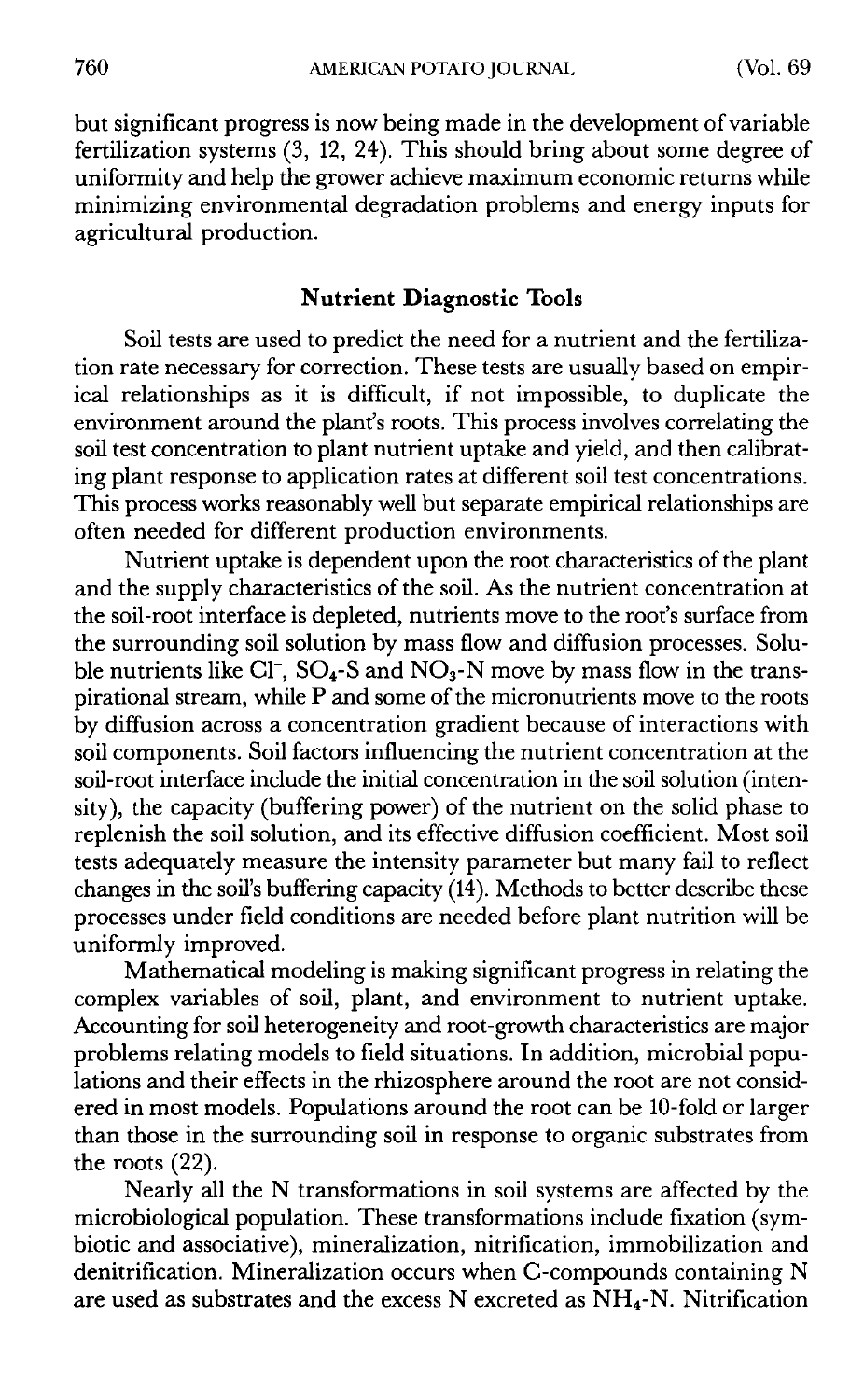is the biological oxidation of  $NH_4$ -N to  $NO_3$ -N. Denitrification occurs in anaerobic environments having a readily available energy source, particularly in waterlogged soils. Both  $NH_4$ -N and  $NO_3$ -N can be used by most plants, however relatively low concentrations of  $NH_4$ -N can be phytotoxic to potatoes compared with other agronomic plants.

The amount and the timing of N made available by mineralization is important for efficient N management. A total estimate is generally obtained from the soil's organic matter content but in some soils the N mineralized is not related to the organic matter content (4). To circumvent this problem the "potentially mineralizable N" was proposed. It is a laboratory estimate of the total N supplying capacity of a soil (26). This definable soil characteristic can be used in dynamic N simulation models to calculate the N mineralized during crop growth according to soil temperature and moisture (28). Better methods are needed for estimating this parameter. Presently, there is not a satisfactorily routine laboratory method to estimate the N made available by mineralization.

Some progress is being made to describe S and P cycles in soil systems (27). Little information is now available on cycling of other nutrients from organic residues for plant nutritional purposes.

The nutritional status of the plant is determined by analyzing plant materials. A plant part is generally selected for analysis since it is difficult to analyze the whole plant. The plant part must be responsive to nutritional changes in the plant and to nutrient availabilities. The fourth petiole or leaf-petiole down from the growing tip of potato plants is generally used for chemical analysis. Problems encountered include (a) selection of the correct petiole to sample, (b) changing nutrient concentrations with plant age, (c) recent fertilizer applications, and (d) varietal differences in "critical concentrations." Consistently sampling a younger or older petiole significantly changes the nutrient concentration without changing the general nutritional status of the plant (Table 7). These differences are caused by the mobility of various nutrients within the plant, and the balance between supply and utilization rates in various tissues. The upper stem, as an alternative to the petiole, eliminates the problem of petiole selection (31).

An empirical balance model using nutrient ratios is proposed as a solution to the problem of nutrient concentrations changing with plant growth stage (2). Critical nutrient ranges were also proposed (8). They are defined as the range between the nutrient concentrations at which we can reasonably expect no response and where the crop is deficient. These ranges would change for different growth stages. Another approach uses the dynamic ratio of the total nutrient uptake rate divided by the rate needed for tuber growth (32). Sufficient nutrient is available for growth when the ratio is greater than one. The nutrient, if sufficiently mobile, will be translocated from the vegetative portions of the plant to the tubers when the ratio is less than one. This ratio must then be related to the nutrient's concentration in a plant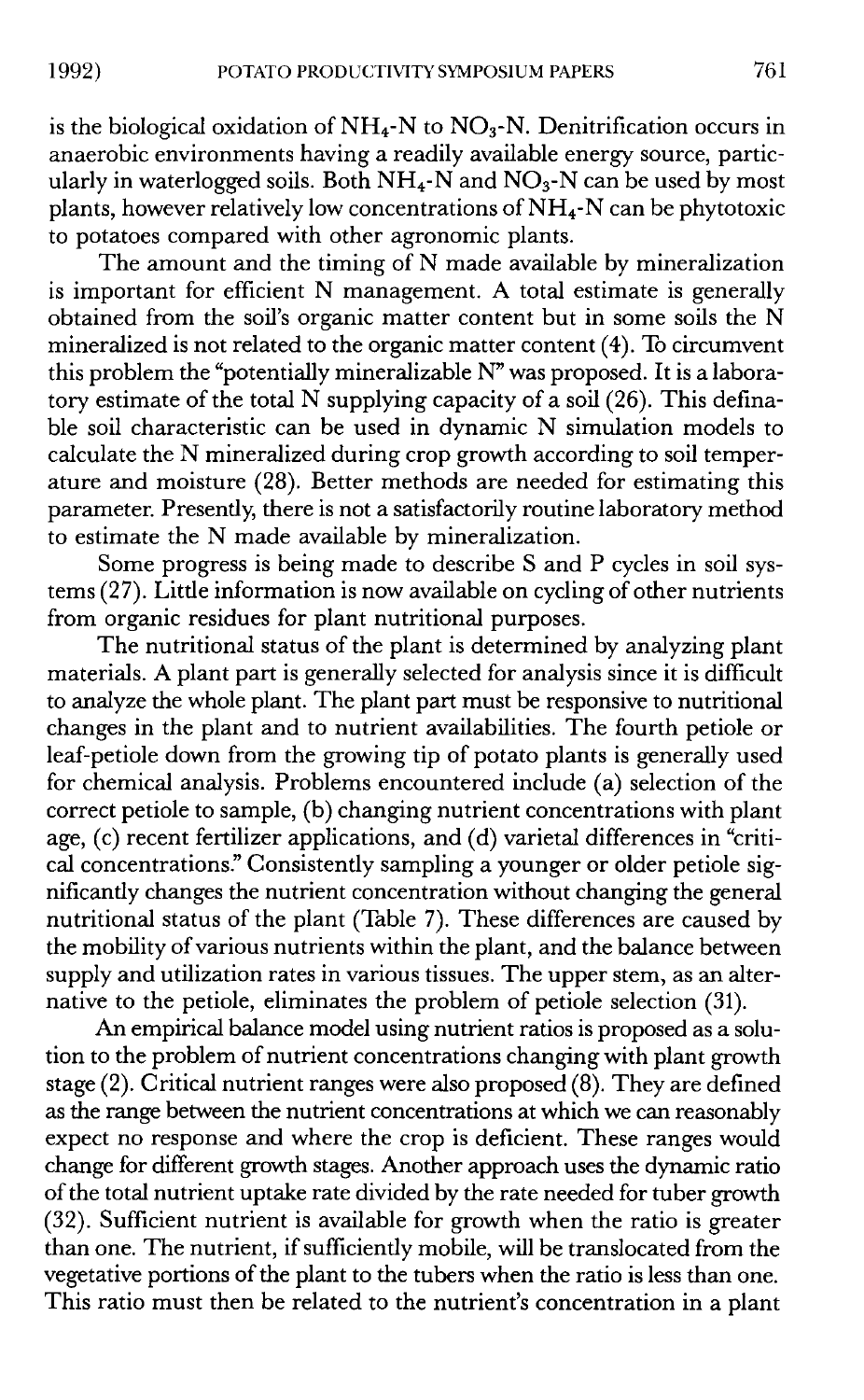part for diagnostic purposes. Guidelines for using this technique for P during tuber growth are shown in Table 8.

Many past and present fertilization studies are conducted by applying different fertilizer rates and materials preplant, followed by measuring the final yields. The researcher may take a few plant samples during growth at some critical growth stage or some samples for total nutrient uptake. These data provide almost no information on nutrient flows within the plant during growth and development, nor do they help identify plant growth responses to available nutrient concentrations at different growth stages. Identifying the nutrient concentration-dry matter production relationship by which a plant reaches a particular yield will aid the development of effective and efficient nutrient management systems. This information will be increasingly more important in future management systems, particularly those utilizing dynamic soil-water-plant models.

# **Crop Management Systems**

In most farming operations today decisions are being made about individual management factors largely independently of secondary factors. Increasingly, the production system is becoming more complex and addi-

| Petiole<br>position | $NO3$ - $N^*$   | $PO4-P*$        | Ρ                   | Κ                   | Zn              | Mn              |
|---------------------|-----------------|-----------------|---------------------|---------------------|-----------------|-----------------|
|                     | $mg \, kg^{-1}$ | $mg \, kg^{-1}$ | $g \text{ kg}^{-1}$ | $g \text{ kg}^{-1}$ | $mg \, kg^{-1}$ | $mg \, kg^{-1}$ |
| $\overline{2}$      | 12,000          | 1,860           | 3.4                 | 86                  | 54              | 25              |
| 3                   | 14,600          | 1,690           | 3.3                 | 96                  | 40              | 23              |
| 4                   | 15,150          | 1,640           | 3.2                 | 106                 | 30              | 24              |
| 5                   | 18,500          | 1,250           | 2.6                 | 110                 | 24              | 24              |
| 6                   | 18,200          | 1,030           | 2.2                 | 112                 | 20              | 27              |
|                     | 19,000          | 970             | 2.1                 | 106                 | 18              | 28              |

TABLE *7.—Effect of potato petiole position from the growing tip on selected nutrient concentrations in the petiole for the Russet Burbank variety.*

\*Soluble nutrient concentrations.

TABLE 8.—The relationship between the total-P or soluble  $PO_4$ -P in the fourth petiole *and the P-balance ratio (total plant P uptake rate: tuber P uptake rate) during tuber growth. (Westermann and Kleinkopf 1985).*

| Petiole<br>Total P | Petiole<br>Soluble $PO_4$ -P | P Balance<br>Ratio |  |
|--------------------|------------------------------|--------------------|--|
| %                  | %                            |                    |  |
| < 0.17             | < 0.07                       | $\leq$ 1           |  |
| > 0.22             | > 0.10                       |                    |  |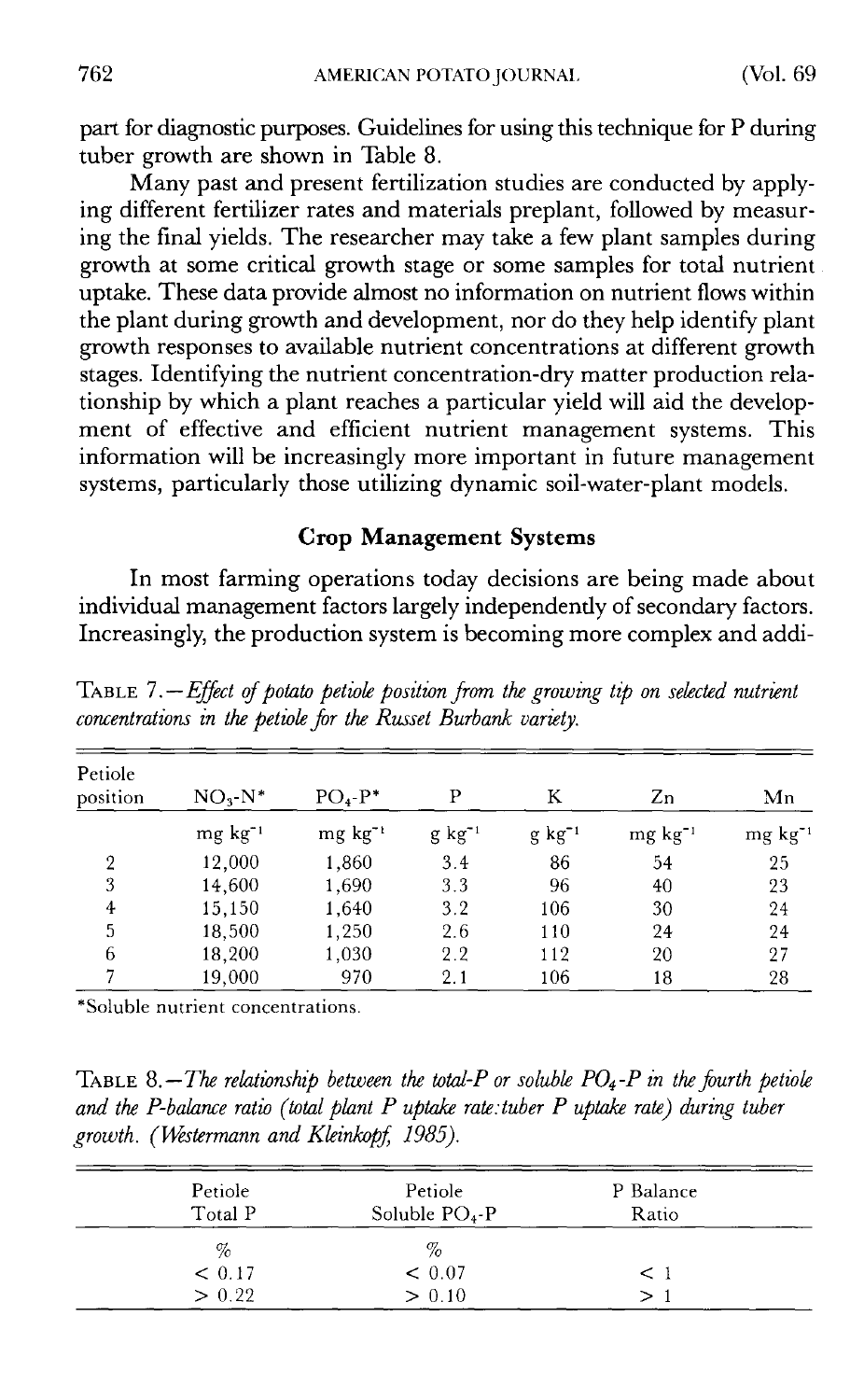tional information is being added. The challenge is to develop a management tool that brings all the factors together into a total crop management system. A system in its simplest form is visualized in Fig. 2. This system can be divided into preplant and postplant segments for data input and output. Preplant input data includes variety selection, crop rotation and residue management, seed quality, tillage operations, soil properties (including soil tests for available nutrients, pH, texture, drainage, moisture, and water holding capacity), pests present, average climatic data for growing



FIG. 1. Effects of soil C content on corn yield potential in Michigan (Lucas, et al., 1977).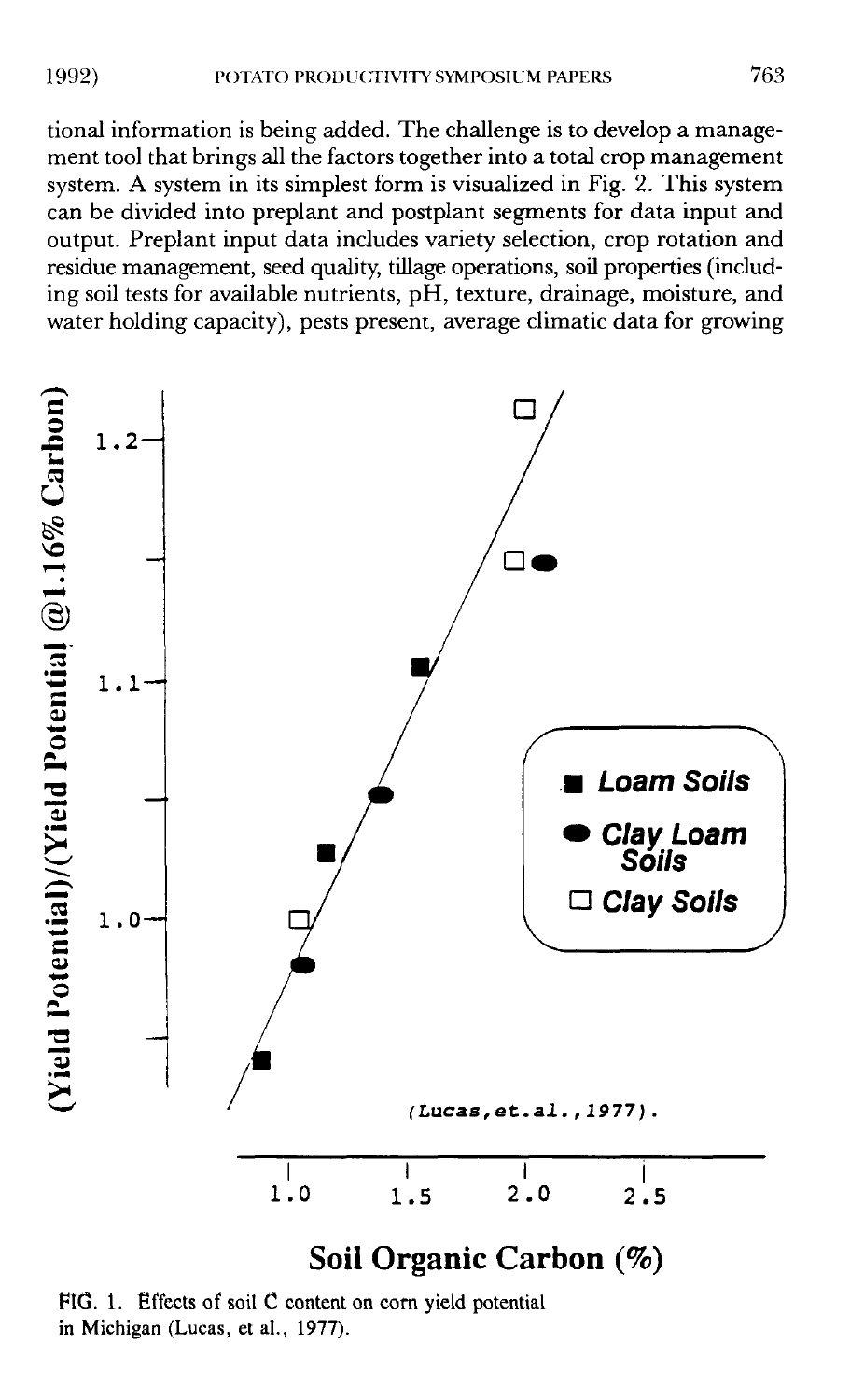season, harvest and market goals, production costs, and expected product value. Preplant output data for grower's use in making management decisions would be fertilizer recommendations and application methods, lime requirements, nutrients cycled from previous crop residues, planting date and seeding rates, seed inoculations, changes needed for optimum rhizosphere conditions, tillage needs, pesticide applications, irrigation needs, harvest date, and projected yields and profit. With this information growers would be in position for making the necessary decisions for managing their crop. The program may be rerun as many times as necessary for optimizing the system.

Additional postplant input data would be entered into the system once a crop is planted. This would include real-time on-site weather data, additional soil and plant tissue analysis, irrigations, actual plant populations, disease incidence and insect populations, and updated financial information. Postplant output data includes irrigation schedules, applications of pesticides, fertilizers and growth hormones, probable disease and insect population changes, and projected harvest date, with estimated tuber yields, quality, and profit. This would allow the grower to evaluate all the production factors and their interactions before making practical management decisions. Crop management systems are already being developed for some agronomic crops, e.g., COMAX-GOSSYM and CALEX for cotton (19,23).

#### **Overview**

Agricultural productivity is affected by many factors but the general driving forces are climatic and economic. Management must integrate these forces within the constrainsts imposed by social concerns and issues, and environmental consideration (Fig. 3). The management strategy is also very dependent upon the properties of the soil, and the amount of available water and plant nutrients in the soil, soil pH and electrical conductivity (soluble salt content). These properties can also be enhanced or degraded through management practices. Even the harvestable product affects nutrient and crop residue removal. Other losses occur via erosion, leaching and gaseous processes, influencing the basic soil properties and thus, management. Management practices suitable for one production area may not be the best for all areas. The range of available nutritional-management options is also large, growing and becoming more complex. Fertilization rates that are not balanced with the other processes can have adverse effects on the environment and eventually, the soil's productivity. Future options for potato production will be affected even more than they are today by environmental and food quality concerns, energy costs and availability, and land suitability and availability.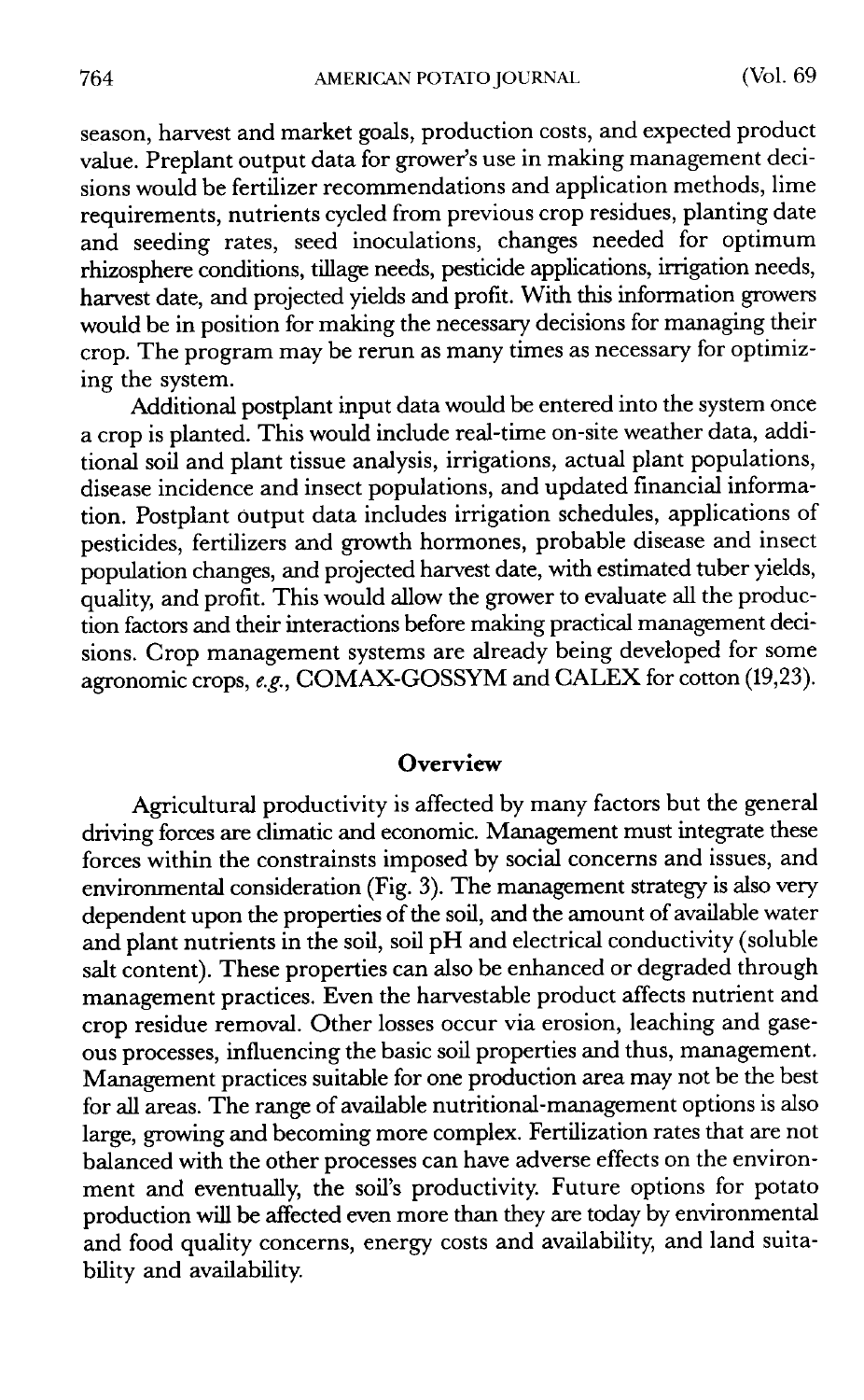

FIG. 2. Depiction of an interactive crop management system.

#### Literature Cited

- 1. Annon. 1925. Report of Committee on Soils and Cultural Research. pp. 15-16. Proc. 12th Annual Meeting of Potato Assoc Amer.
- 2. Beaufils, E.R. 1973. Diagnosis and recommendation integrated system (DRIS). A general scheme for experimentation and calibration based on principles developed from research in plant nutrition. Soil Sci Bul 1, University of Natal, Pietermaritzburg, South Africa.
- 3. Buchholz, D.U. and N.C. Wallenhaupt. 1990. Varying fertilizer applications within a field. Better Crops with Plant Food 74:12-13. PPI, Atlanta, GA.
- 4. Carter, J.N., D.T. Westermann and M.E. Jensen. 1976. Sugar beet yield and quality as affected by nitrogen level. Agron J 68:931-936.
- 5. Cole, C.V., J. Williams, M. Shaffer and J. Hanson. 1987. Nutrient and organic matter dynamics as components of agricultural production systems models. p. 147- 166. *In:* R.F. Follet, *et al.,* (Eds.) Soil Fertility and Organic Matter as Critical Components of Production Systems. SSSA Special Pub No 19, Madison, WI.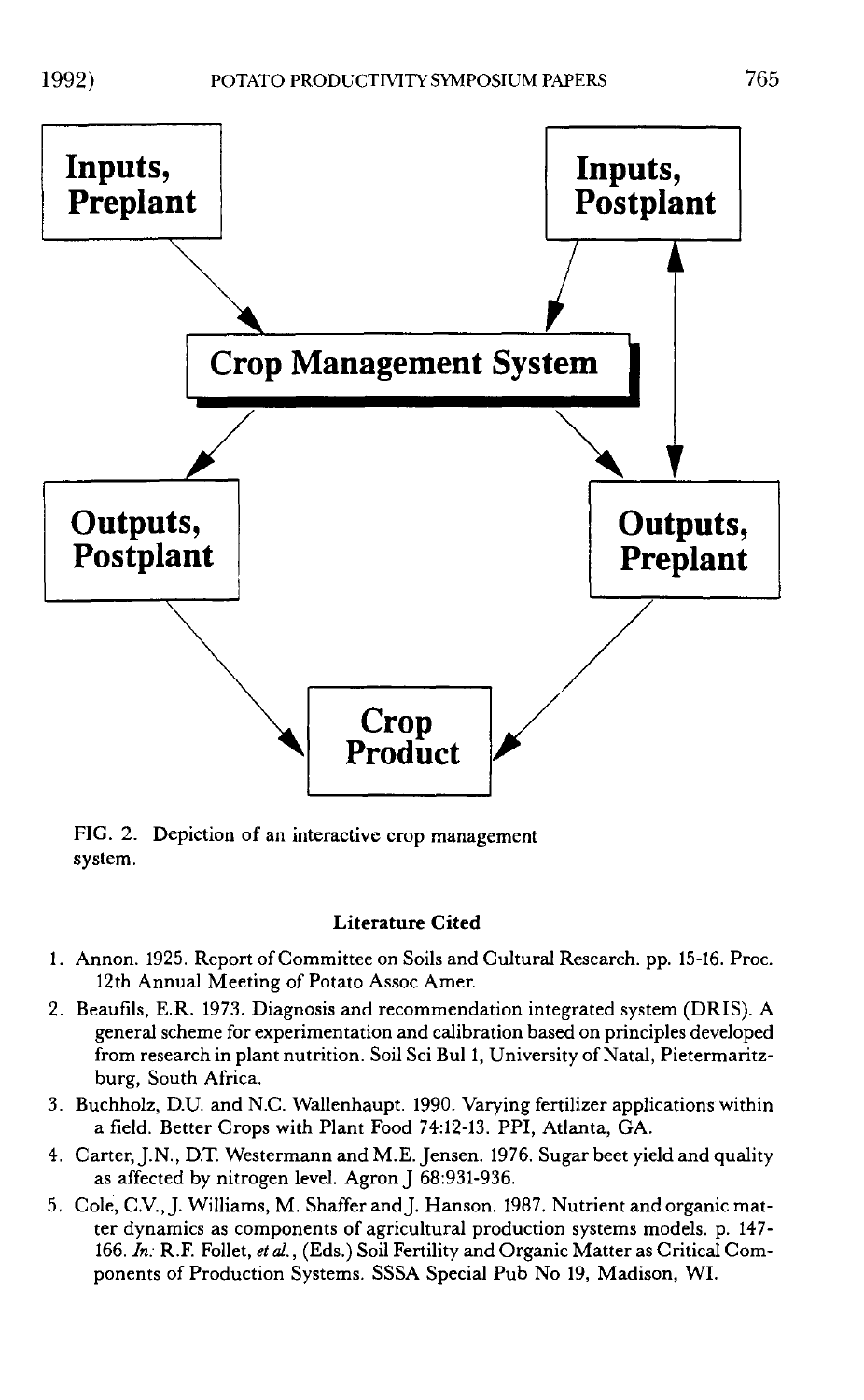- 6. Davis, J.R., L.H. Shorensen, J.C. Stark and D.T. Westermann. 1990. Fertility and management practices to control Verticillium wilt of the Russet Burbank potato. Am Potato J 67:55-65.
- 7. Davis, J.R., O.C. Huisman, D.T. Westermann, S.L. Hafez, L.H. Sorensen and A.T. Schneider. 1991. Cover crops: Will they control disease? Proc Univ Idaho Winter Commodity Schools 23:184-191.
- 8. Dow, A.I. and S. Roberts. 1982. Critical nutrient ranges for crop diagnosis. Agron J 74:401-403.
- 9. Gibb, D.W., P.E. Fixen and L.S. Murphy. 1990. Balanced fertilization with particular reference to phosphates: interaction of phosphorus with other inputs and management practices. Fert Res 26:29-52.
- 10. Graham, R.D. and M. J. Webb. 1991. Micronutrient and disease resistance in plants. (In press) *In:* J.J. Mortvedt, (Ed.) Micronutrients in Agriculture, 2nd addition. Am Soc Agron, Madison, WI.
- 11. Hamilton, M.A. 1990. Previous cropping factors influencing zinc uptake. Ph.D. diss. Utah State Univ., Logan UT (Diss. Abstr. 90-XXX).
- 12. Hammond, M.W. 1991. Intensive fertility management of spacially variable phosphorus in irrigated agriculture. pp. 112-120. Proc Western Phosphate/Sulfur Workgroup Conf. March 21-22, 1991, Ft. Collins, CO.
- 13. Hayman, D.S., A.M. Johnson and I. Ruddlesdin. 1975. The influence of phosphate and crop species on endogone spores and vesicular-arbuscular mycorrhiza under field conditions. Plant and Soil 43:489-495.
- 14. Holford, I.C.R. 1980. Effects of phosphate buffer capacity on critical levels and relationships between soil tests and liable phosphate in wheat-growing soils. Aust *J* Soil Res 18:405-414.
- 15. Huber, D.M. 1990. Fertilizers and soil-borne diseases. Soil Use and Management 6:168-173.
- 16. Kleinkopf, G.E., D.T. Westermann and R.B. Dwelle. 1981. Dry matter production and nitrogen utilization by six potato cultivars. Agron J 73:799-802.
- 17. Kunkel, R. and R.E. Thornton. 1986. Understanding the Potato. Sci Paper No 7267. Wash State Univ, Pullman, WA. 113p.
- 18. Leggett, G.E. and D.T. Westermann. 1986. Effect of corn, sugar beets, and fallow on zinc availability to subsequent crops. Soil Sci Soc Am J 50:963-968.
- 19. Lemmon, H. 1986. Comax: An expert system for cotton crop management. Sci 233:29-33.
- 20. Love, S.L., J.J. Pavek and D.L. Corsini. 1989. Release of two new varieties from the USDA-University of Idaho breeding program: a chipper and an early Russet. Proc Univ Idaho Winter Commodity School 21:219-225.
- 21. Lucas, R.E., J.B. Holtman and L.J. Connor. 1977. Soil carbon dynamics and cropping practices in agriculture and energy. pp. 333-351. *In:* W. Lockeretz, (Ed.) Agriculture and Energy. Academic Press, New York.
- 22. Newman, E.I. and A. Watson. 1977. Microbial abundance in the rhizosphere: a computer model. Plant and Soil 48:17-56.
- 23. Plant, R.E. 1989. An artificial intelligence based method for scheduling crop management actions. Agric Systems 31:127-155.
- 24. Roberts, P., S. Smith, W. Thompson, W. Nelson, D. Fuchs and D. Fairchild. 1990. Soil specific management. *In:* A report on Field Research in Soils. Misc. Pub. 62- 1990. Minn Expt Sta, Univ of Minn.